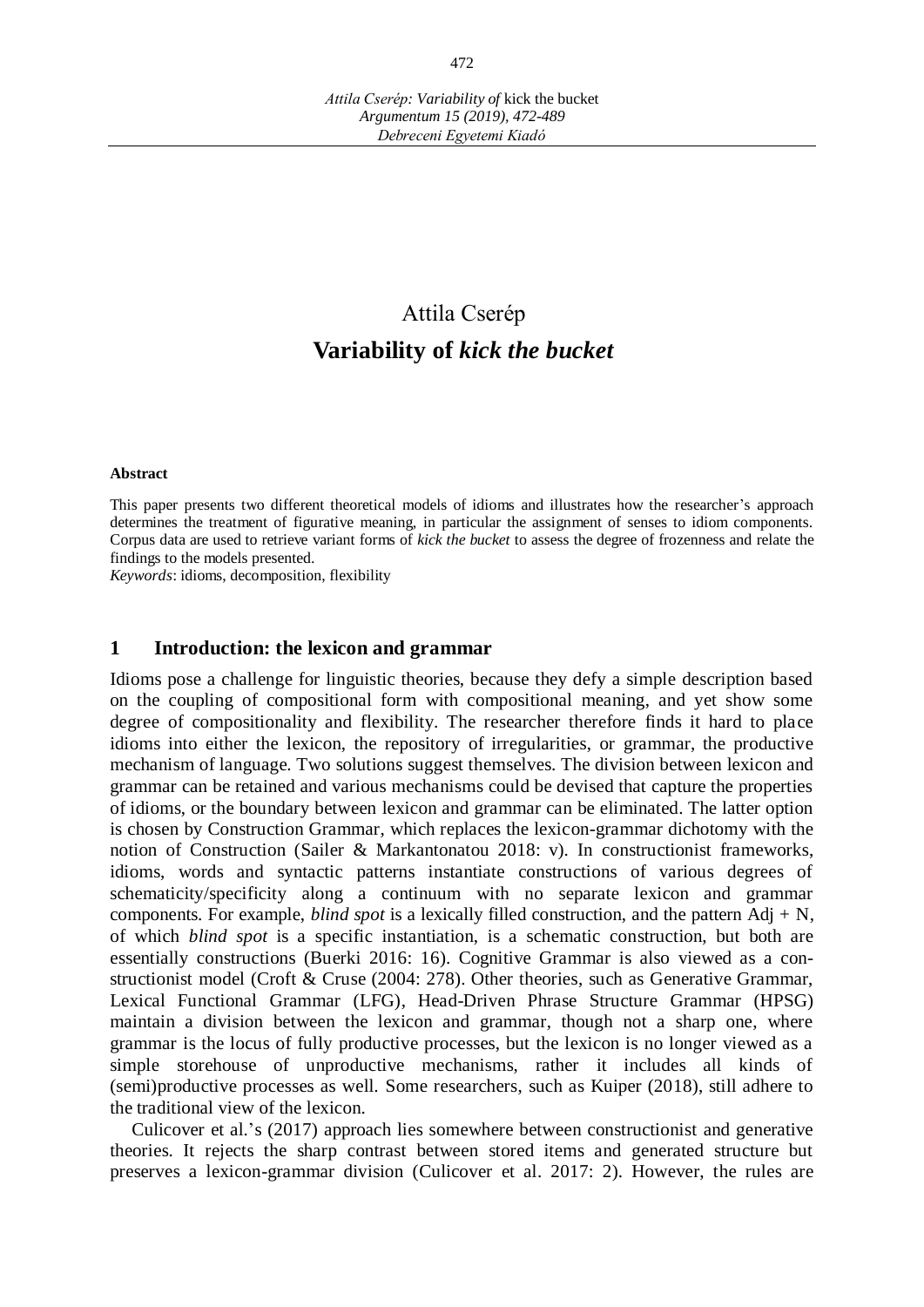conceptualized not as traditional, procedural rules but schemas or templates that can be used to generate novel structures and "to measure the extent to which stored items in the lexicon conform to the canonical patterns of the language" (Culicover et al. 2017: 13). Idioms resemble morphologically complex words: they are stored items but their internal structure is motivated by schemas "that relate them to larger patterns in the language" (Culicover et al. 2017: 14).

Below, a brief historical background to idiom decomposition (Section 2.1) will be followed by the presentation of two idiom representation models: Cognitive Grammar and an HPSGbased model. The idiom *kick the bucket* is used to illustrate how the models treat (a specific type of) idioms. These two models represent different views of the lexicon-grammar relationship, as mentioned above. In addition, they adopt different mechanisms of representing linguistic content. The former uses symbolic drawings, while the latter prefers formalized descriptions. Section 3 will provide a detailed scrutiny of the flexibility of *kick the bucket*, while Section 4 draws some conclusions.

## **2 Idiom representation models**

## *2.1 Meaningful chunks in idioms*

In early generative syntax, idioms were regarded as big words without internal structure. In an attempt to explain why some idioms undergo passivization while others do not, Newmeyer (1974: 329) drew attention to the role of both the literal and figurative readings. *Pull sb's leg*, *bury the hatchet*, *spill the beans*, *pop the question* and *burn one's fingers* are passivizable, because 1) their literal meanings allow the passive (one's leg can be pulled) and 2) the figurative meanings contain "passive-governing predicates" (Newmeyer 1974: 329). To illustrate the latter point, he listed the following grammatical forms: 'someone was teased' (*someone's leg was pulled*), 'peace was made' (*the hatchet was buried*), 'something was divulged' (*the beans were spilled*), 'marriage was proposed' (*the question was popped*), 'a bad loss was suffered' (*someone got his fingers burned*) (Newmeyer 1974: 329–330). As opposed to the above, the idioms *kick the bucket*, *sit on pins and needles*, *shoot the bull*, *make the scene* and *blow one's top* block the passive, because, though the literal meanings of the verbs *kick*, *sit on*, *shoot*, *make* and *blow* license the passive, the figurative meanings are oneplace predicates: 'die', 'wait', 'talk', 'arrive' and 'explode', respectively. Since idioms were regarded as noncompositional when Newmeyer (1974) expressed his view, the figurative meaning was carried by the multiword expression as a whole. Therefore, 'die' could be assigned only to *kick the bucket*, 'wait' only to *sit on pins and needles* and so on. In contrast, in the literal, compositional interpretation, the individual components were also meaningful.

The explanatory power of Newmeyer's hypothesis (1974) was disputed by Nunberg (1978: 120), who highlighted the insufficiency of (the transitivity of) the figurative meaning alone as the predictor of passivizability. He argued that, on the one hand, idioms such as *give up the ghost*, *throw in the sponge* and *pop the question* are equivalent to intransitive verbs ('die', 'resign' and 'propose'), yet they can be passivized (Nunberg 1978: 120). On the other hand, a transitive verbal synonym of an idiom cannot guarantee the acceptability of the passive, as in *have a shot at* 'try' (Nunberg 1978: 120–121). Inherent in Nunberg's (1978) proposal is the view that the internal semantic structure of many idioms is not monolithic, but decomposable into smaller meaningful chunks which can be assigned to the idiom components.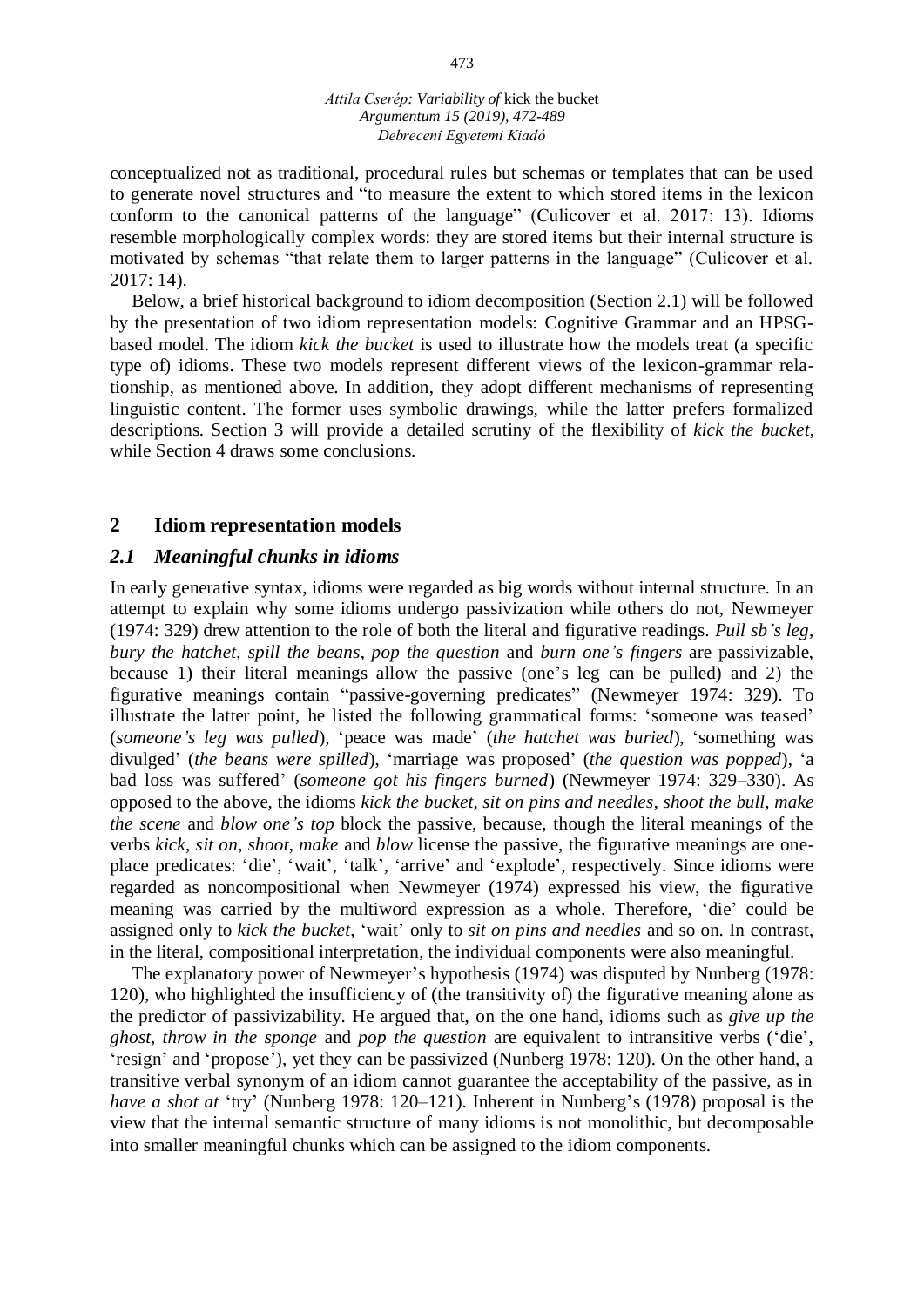#### *Attila Cserép: Variability of* kick the bucket *Argumentum 15 (2019), 472-489 Debreceni Egyetemi Kiadó*

Three classes of idioms were distinguished: 1) normally decomposable, 2) abnormally decomposable and 3) nondecomposable. In normally decomposable idioms, each constituent can be conventionally used with the given meaning in certain situations, as when *the question* refers to a marriage proposal in the context of *pop*, which refers to the act of uttering (Nunberg 1978: 128). In abnormally decomposable expressions, "we can identify the referents of their constituents" only by virtue of "our knowledge of conventional metaphors" (Nunberg 1978: 129). For example, *go to the happy hunting ground* or *go to heaven* invoke a conventional metaphor whereby we refer to the act of dying as a relation between people and the place they go to after death (Nunberg 1978: 128). It is due to this metaphorical relationship between death and a journey that we can identify the other world with the happy hunting ground or heaven, respectively. Finally, nondecomposable idioms do not have meaningful constituents. Nunberg (1978: 129) claims that only normally decomposable idioms can passivize, but while normal decomposability is a necessary condition for passivization, it is not a sufficient one. The passivizability of the verb in the idiom also depends on the passivizability of the same verb in an analogous sense outside the idiom (Nunberg 1978: 132–133). Thus, *hit the sack* contains a verb that is similar to the *hit* of *The paper I dropped hit the floor*, which is unacceptable in the passive, while the verb in *hit the jackpot* resembles the verb in *hit the answer*, *hit the lucky number* or *hit all the reasons for not going*, each of which can passivize.

Despite Nunberg's (1978) proposal, the predominant view of idioms in the late 70s and early 80s was that the components are semantically non-autonomous, i.e. meaningless. For example, Bresnan (1982: 46–47, 83–84), working in the LFG framework, assigned the idiom *keep tabs on* to the idiomatic word *keep* in the lexicon, and also defined a semantically empty idiomatic *tabs*, which had the form *tabs* (in the technical parlance of LFG, (OBJ FORM) =  $_c$  TABS.). The stipulation of semantically empty components raises the question of how to prevent this meaningless component from occurring outside the idiom, and the solutions proposed so far are not without problems (Sailer & Markantonatou 2018: xvii).

Nunberg et al. (1994: 496–497) abandoned the threefold decomposability classification and distinguished only two types of expression: idiomatic combinations (decomposable expressions) and idiomatic phrases (nondecomposable). This might be due to the complexity of the notion of decomposability. Disagreement among native speakers is often reported in tasks of decomposability judgements (Titone & Connine 1994: 262, Libben & Titone 2008: 1116, Cserép 2012: 161, Nordmann et al. 2014: 90). The reasons proposed for this lack of agreement include the complexity and low degree of accessibility of the relevant linguistic knowledge required for decomposability classifications as well as subjectivity (Titone & Connine 1994: 262, Cieślicka 2013: 497, Nordmann et al. 2014: 90, 93–95).

#### *2.2 Idioms in an HPSG model*

Bargmann and Sailer (2018) adopt Nunberg et al.'s (1994) idea that many idiom components have semantic content and extend it to all idioms. Their motivation is partly theory-driven, partly data-driven. In terms of theory, by viewing idiom constituents as meaningful lexical entries, they aim to achieve a uniform treatment of idioms within and across languages (Bargmann & Sailer 2018: 1). Furthermore, an analysis along these lines highlights the similarity between idioms and non-idiom word strings. In both types of expressions, words combine according the standard rules of syntax and the individual words make semantic contributions to the larger expression in which they are included (Bargmann & Sailer 2018: 2). The syntactic behavior of idioms follows naturally from the meanings contributed by the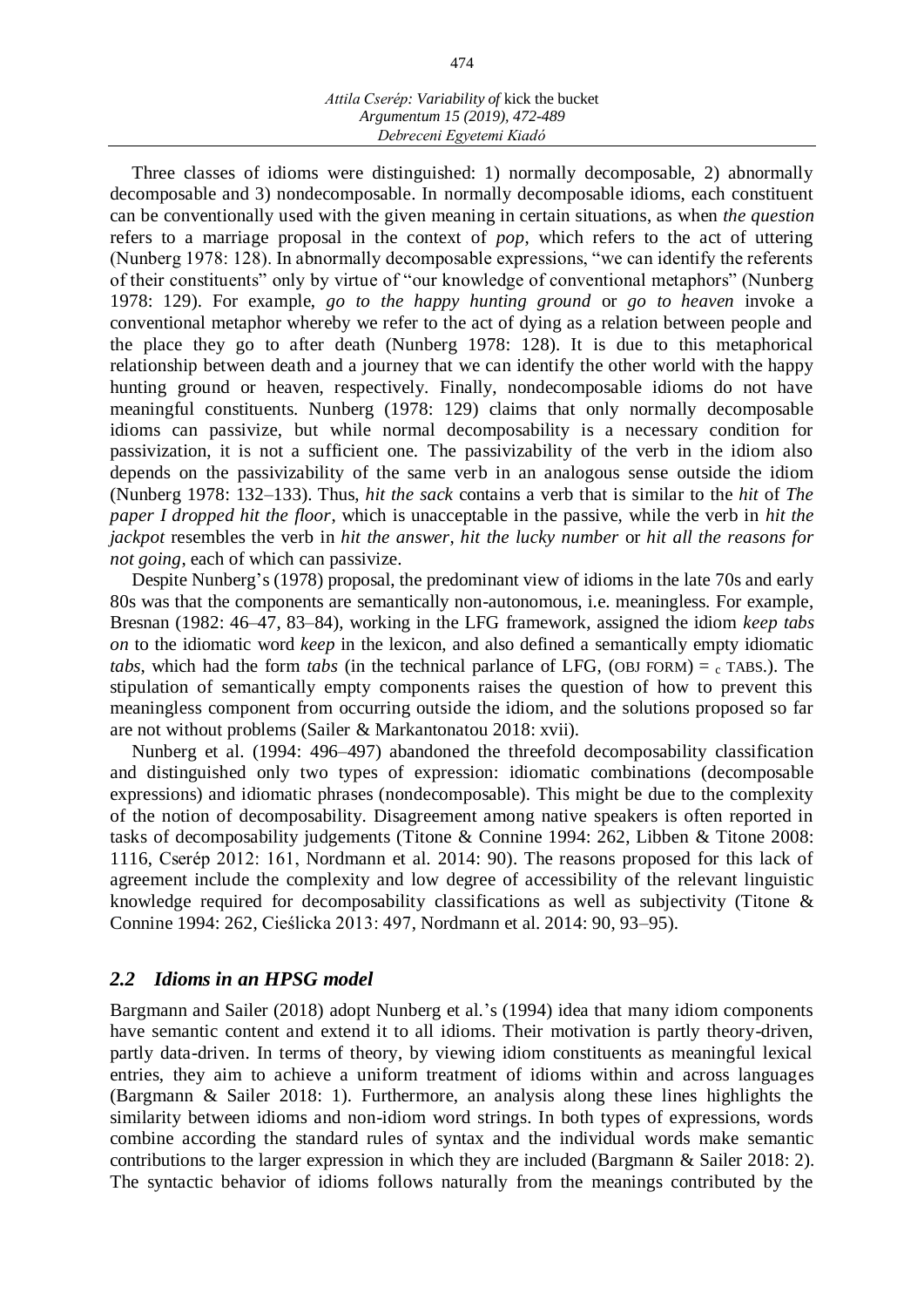words involved and the specific constraints imposed by the syntactic construction (Bargmann & Sailer 2018: 12).

Linguistic data are also provided by the researchers to support the lexical encoding of idioms and argue against the semantic emptiness of idiom constituents. German idiom components can undergo manipulations, even when the given component is assumed to have no figurative reading. Examples (1)-(2) are taken from Bargmann & Sailer (2018: 4).

- (1) Den Löffel habe er noch nicht ab-geben wollen, … the spoon has he still not on-pass want He didn't want to die yet, …'
- (2) Hier wurde der Löffel ab-gegeben. here was the spoon on-passed 'Someone died here.'

There seems to be no correlation between nondecomposability and syntactic frozenness in German. Bargmann and Sailer (2018: 5, 21), however, also claim that English nondecomposable expressions are not fully fixed either, though they emphasize that the variations illustrated here as (3)-(5) are admittedly rare:

- (3) When you are dead, you don't have to worry about death anymore. … **The bucket will be kicked**.
- (4) I excitedly yet partially delusional turned to Alexandria to point out the sun as it set and all I see is eyelids and hear **logs being sawed**. Come on! I can't say too much because I wasn't far behind as I was catching flies [= sleeping] about a minute later
- (5) There was really no need for the police to have a cow, but **a cow was had**, resulting in kettling, CS gas and 182 arrests.

Working in the formalism of HPSG, Bargmann and Sailer (2018: 14) propose that the semantics of the idiomatic verb *kick* includes "a situation *s*, the predicate **die**<sub>id</sub> and the formula that combines this predicate with its two arguments – one of them being the situation *s*" (see 6 below). The other components of the idiom *kick the bucket* contribute meanings that are also contributed by the verb *kick* alone: *the* denotes a variable and a quantification over this variable, while *bucket* contributes the predicate **die**id and a referential variable (Bargmann and Sailer 2018: 14). The meanings of *the* and *bucket* are included in the meaning of *kick*, creating redundancy, which is ultimately eliminated (Bargmann & Sailer 2018: 15).

(6) Redundancy-based semantic analysis of *kick the bucket* (adopted from Bargmann and Sailer 2018: 14): a.  $kick_{id}: \langle s, \textbf{die}_{id}; \textbf{die}_{id}(s; \alpha); \exists s(\beta) \rangle$ b. *the*<sub>id</sub>:  $\langle s, \exists s(\beta) \rangle$ c. *bucket<sub>id</sub>*:  $\langle s, \textbf{die}_{\textbf{id}}; \textbf{die}_{\textbf{id}}(s; \alpha) \rangle$ 

The idiom variants in (3)-(5) are attested examples taken from the web, but in the absence of more detailed quantitative information, it is difficult to estimate the frequency of the given non-canonical form. Below we present corpus data that throw light on how common such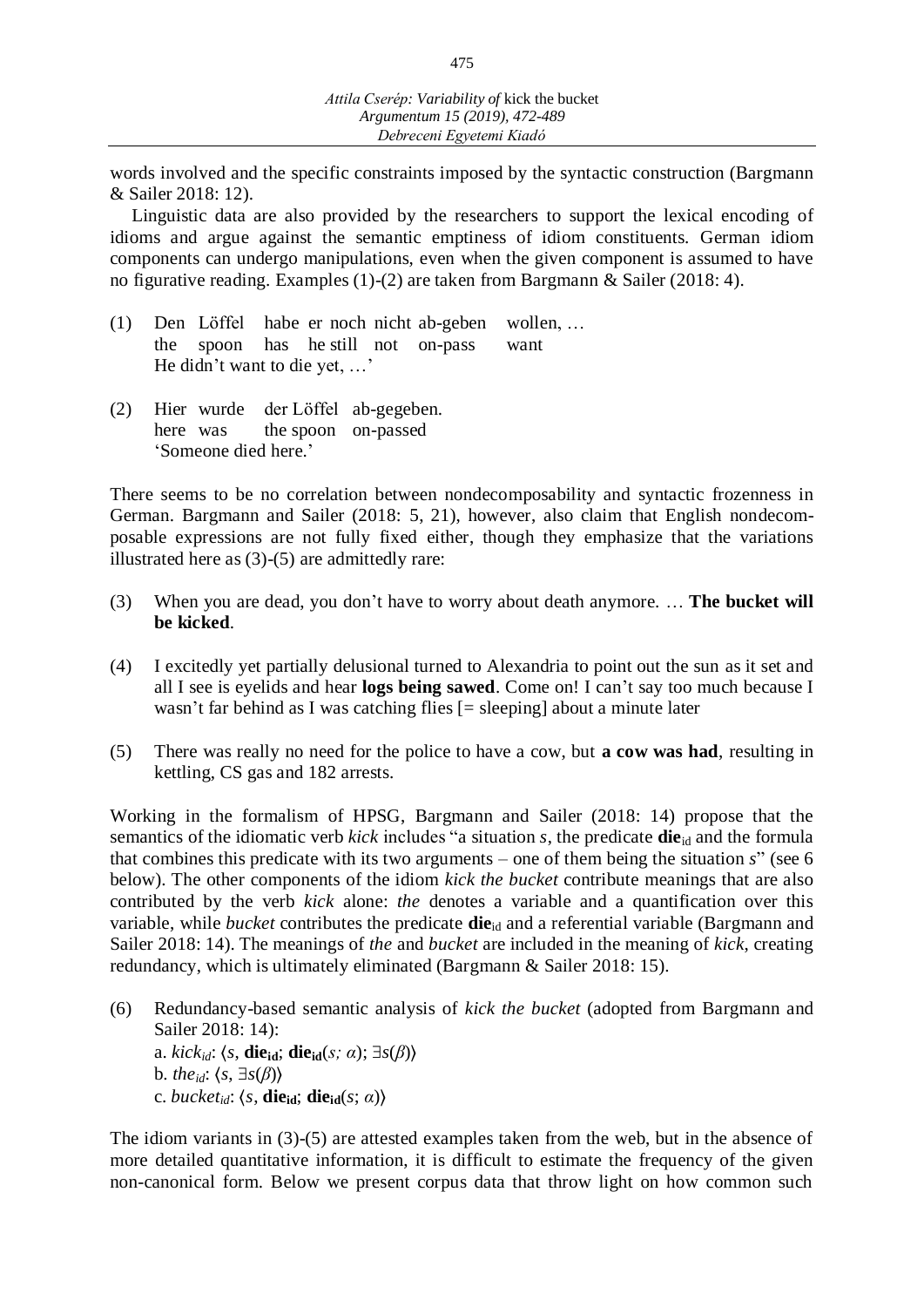variation might be. This study is concerned only with English, other languages exemplified by Bargmann and Sailer (2018) are omitted.

## *2.3 Idioms in Cognitive Grammar*

In Langlotz's (2006a) model, idiom components are assigned meanings based on metaphorical mappings between the literal and figurative scenarios. An idiom such as *rock the boat* evokes the figurative scenario of upsetting a stable situation (Langlotz 2006a: 117, 2006b). The literal meaning of rocking the boat is not absent; rather, it serves as a metaphorical background that links the sense 'rock' to 'upset', and 'boat' to 'stable situation' (Langlotz 2006a: 117). The literal and figurative scenarios have similar ontological structures. Both involve a force-dynamic situation whereby an agent applies force to cause a change of state in an entity (Langlotz 2006a: 117).



*Figure 1. The semantic structure of* kick the bucket *(based on Langlotz 2006b)*

In an opaque idiom such as *kick the bucket*, the meanings of the literal components *kick* and *bucket* cannot be mapped onto elements of the figurative sense of dying (see Figure 1). The force-dynamic construal of the literal scenario is similar to that of *rock the boat*, an agent causing a change of state (movement) in a concrete object (bucket), but the figurative scenario is construed as the "experiencer's non-volitional, inherent change of state" (Langlotz 2006a: 117). In Figure 1, based on Langlotz (2006b), the dashed arrow shows the metaphorical mapping between the literal and figurative senses, and the lightning bolt image stands for the lack of transparency of this mapping. The double-headed arrows linking *kick the bucket* with *kick* and *bucket* show compositionality. Boxes include (semantic) units.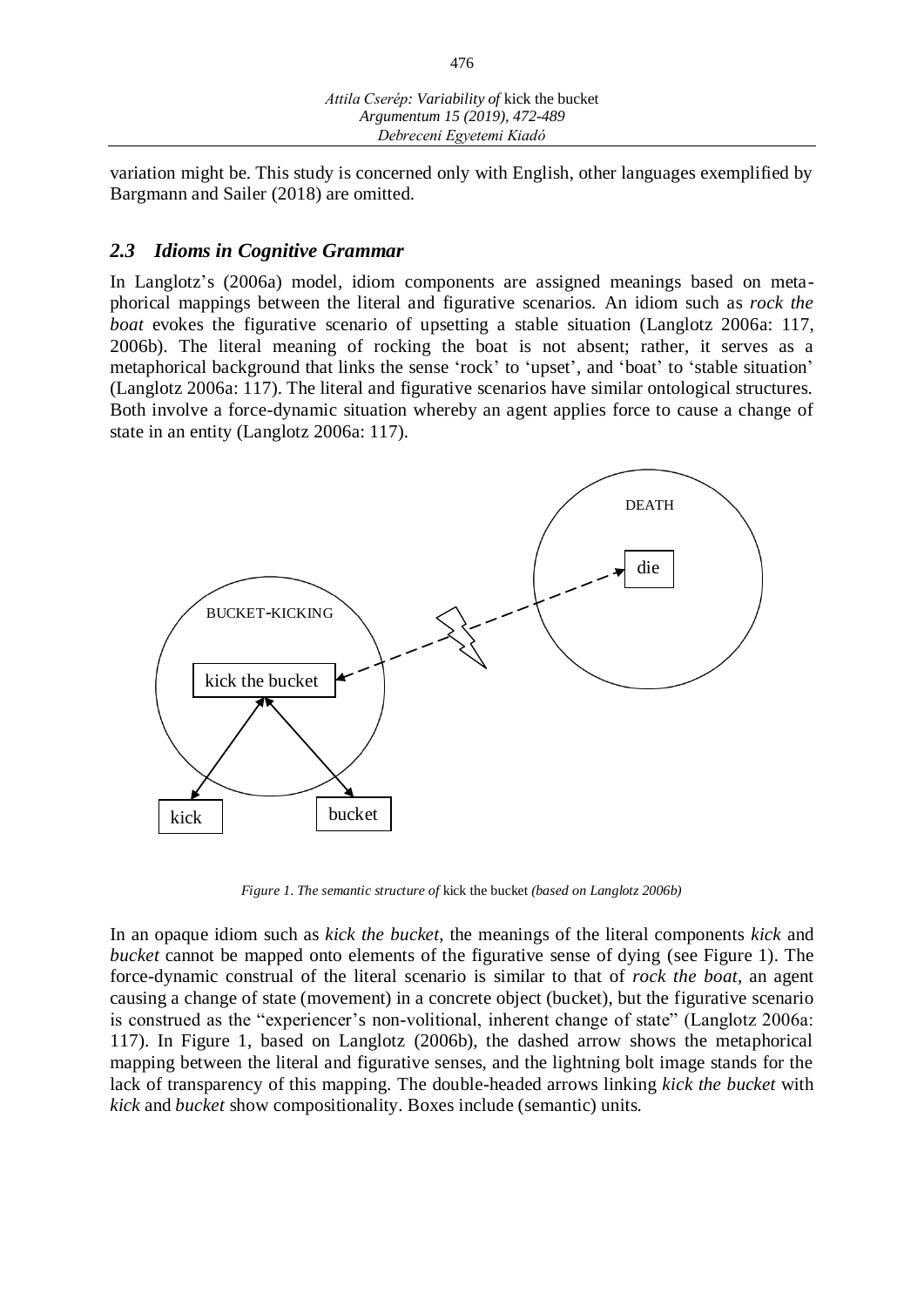#### *2.4 Variability predictions*

Bargmann and Sailer's (2018) study is mainly concerned with topicalization and passivization. They regard three types of variation as challenging for an analysis that assumes semantically empty *bucket*: verbal inflection, modification of the noun and passivization, but they also note that the modifier in their example *Alex kicked the political/proverbial/goddamn/ golden bucket* does not apply to the meaning of *bucket* (Bargmann & Sailer 2018: 5). Verbal inflection is not explored in their study, but topicalization and passivization are discussed in detail. Bargmann and Sailer (2018: 2) explain the behaviour of idioms as a result of the interaction of two factors: the meanings contributed by the idiom components and the semantic/pragmatic constraints imposed by the larger syntactic construction in which the idiom is embedded. Since topicalized constituents (in English) have to convey discourse-old information and make an independent semantic contribution to the clause, this manipulation is unacceptable because the meaning of *the bucket* is included in the clause (Bargmann & Sailer 2018: 10–11, 20). This follows naturally from (6) above, which shows that the semantics of *the bucket* is included in the idiom as well. Passivization is less restricted in that it requires the passive subject to be discourse-old (i.e. not the discourse-newest element) (Bargmann & Sailer 2018: 11–12, 20–21). This can account for (3) above, where the notion of death and dying is introduced in the preceding discourse. Passive subjects do not need to be referential entities, as semantically empty expletives can be found in the passive (*There was believed to be another worker at the site besides the neighbors who witnessed the incident*) (Bargmann & Sailer 2018: 11).

In the cognitive model, the unavailability of separate figurative senses of *kick* and *bucket* is supposed to constrain the syntactic flexibility of the idiom. Operations depending on meaningful components such as article variation, pluralization of the noun, modification of the noun in the idiom and passive are not expected to occur (Langlotz 2006a: 227). In fact, the semantic content of the idiom constituent is only one facet of the complex semantic structure of idioms. Lack of decomposability is not the only factor blocking variation. Flexibility is also restricted by the degree of motivation and various constraints related to recognisability and well-formedness (Langlotz 2006a: 215–223). One of these factors is compatibility, the requirement that any manipulation of the form of an idiom should be in accordance with the idiomatic meaning (Langlotz 2006a: 221). This accounts for the unacceptability of *is kicking the bucket*, since it can only have an iterative reading, and repetitive dying does not make sense (Langlotz 2006a: 221). Similarly, Langlotz (2006a: 221, 302) argues that the simple present often denotes habitual events, a use that is not likely to occur when the idiom has a singular subject, except for *when*-clauses. Glucksberg (2001: 84) also notes that the idiom requires a durative interpretation, but *kick the bucket* is a discrete process; therefore, *he lay kicking the bucket for a week* cannot be interpreted figuratively. The passive defocuses the agent participant and reverses the figure-ground alignment of the prototypical active transitive clause (Langacker 1987: 351–352, 1991: 336–337). It highlights the less energetic participant (patient) (Langlotz 2006a: 250). Langlotz (2006a: 251) considers semantic autonomy of the noun as a necessary prerequisite to passivization. Glucksberg (2001: 84) also finds the passive unlikely, as it does not serve any communicative purpose.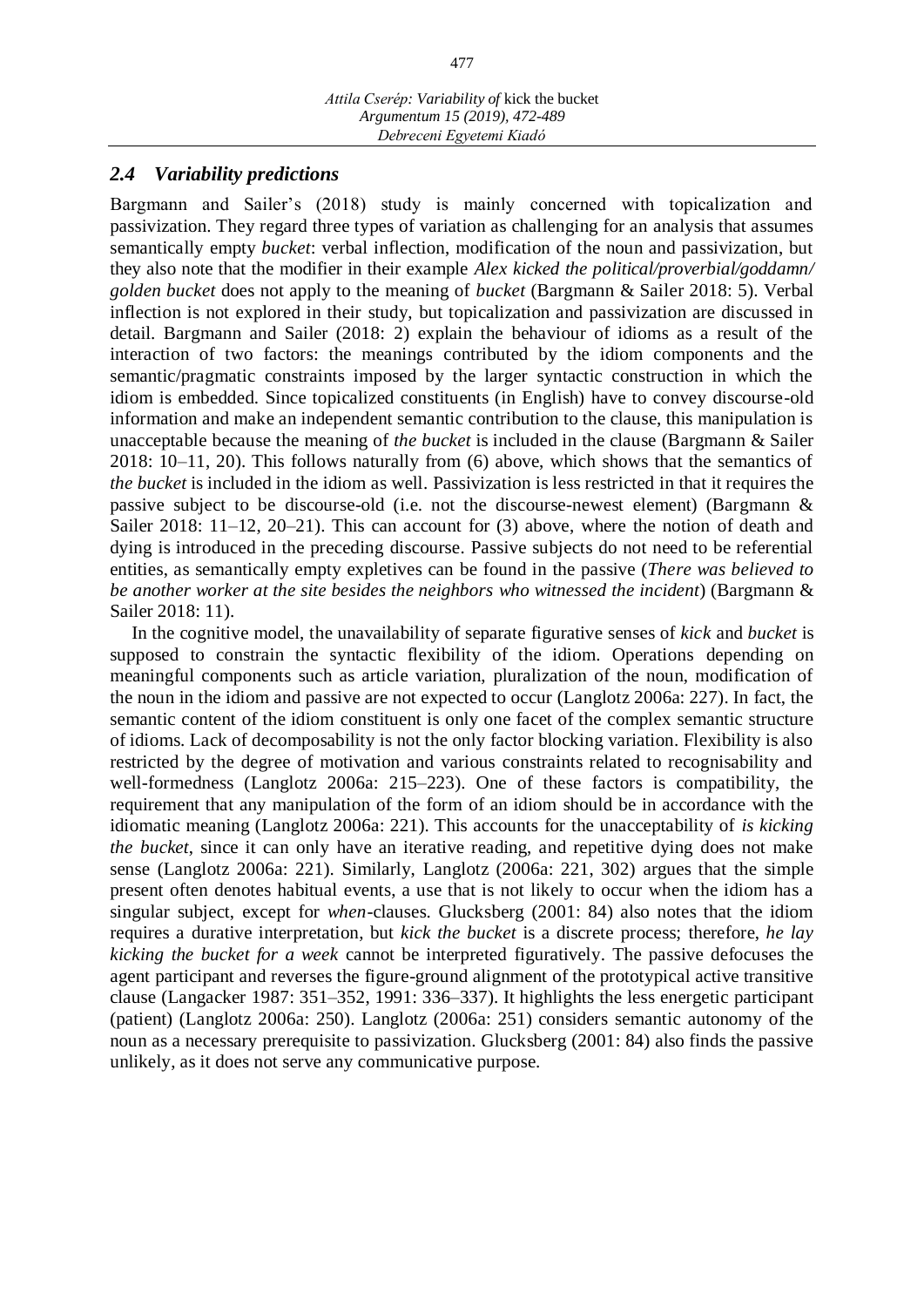## **3 Kick the bucket**

## *3.1 Introductory remarks*

Variants of *kick the bucket* were searched in the *News on the Web* (*NOW*) corpus, consisting of 7.3 billion words at the time of data collection. The corpus contains texts from web-based newspapers and magazines from the period between 2010 and the present. The texts cover a range of English varieties from 20 countries. All examples of *kick* in various inflectional forms were retrieved within a span of 5 words to the left or right of *bucket/buckets*. Some instances proved to be metalinguistic or denoted literal bucket-kicking, these were omitted. Occasionally, the phrase is found within a string of synonyms of *die* as an allusion to, or excerpt from, Monty Python's well-known parrot sketch, in which a customer is complaining about the untimely end of a parrot he has recently bought from a pet shop. Instances such as (7) are not regarded as metalinguistic uses. They are part and parcel of cultural knowledge that is often required to interpret figurative utterances.

(7) Is metabolic processes are now' istory!' E's off the twig!' E's **kicked the bucket**!' E's shuffled off' is mortal coil, run down the curtain, and joined the bleedin' choir invisible! (14-09-13 GB, The Guardian)

Eight occurrences show semantic variation in that the meaning conveyed is not the intransitive dictionary sense of 'die' or 'cease', but a transitive sense paraphrasable as 'kill/destroy/put an end to'. They evoke the image of kicking over a bucket (an image that is different from the one evoked by the idiom) or the metaphor of death by hanging (8-10).

- (8) Whilst it made the anti death penalty lobby stand up and roar in unison their vehement opposition to President Sirisena's new change of heart and new fangled creed to **kick the bucket** kept under the feet of those sentenced to swing and make them dangle on the rope with their necks throttled in its noose, the President's declaration received a response of support from a most unexpected quarter. (18-08-18 LK, The Sunday Times Sri Lanka)
- (9) We don't know if they'll tell us to take the vines out," she said. "We've invested thousands of dollars into this, and we're just about to retire." # "They just want to **kick the bucket** out from under us," Dave Gomez said.<sup>1</sup> (14-08-25 US, Los Angeles Times)
- (10) We are happy occasionally. Most of the time we are either preparing or pretending to be happy. The art of dying is to prepare ourselves in this lifetime to **kick the bucket** of the ego. God plus ego is man. Man minus ego is god. (16-07-06 IN, The New Indian Express)

Examples (8) and (10) contain postmodifiers of the noun, while (9) shows a particle added to the verb *kick*. The literal scenario in (8) is that of a person about to be hanged, and the bucket is the object that prevents death. This metaphor implies a correspondence between bucket and whatever preserves a desirable situation and prevents its end; more specifically, the absence of the death penalty from the criminal code. The context is about a president who announces his intention to restore the death penalty, the expression therefore contributes to the cohesive

 1 The double cross in the corpus text stands for the beginning of a new paragraph in the original.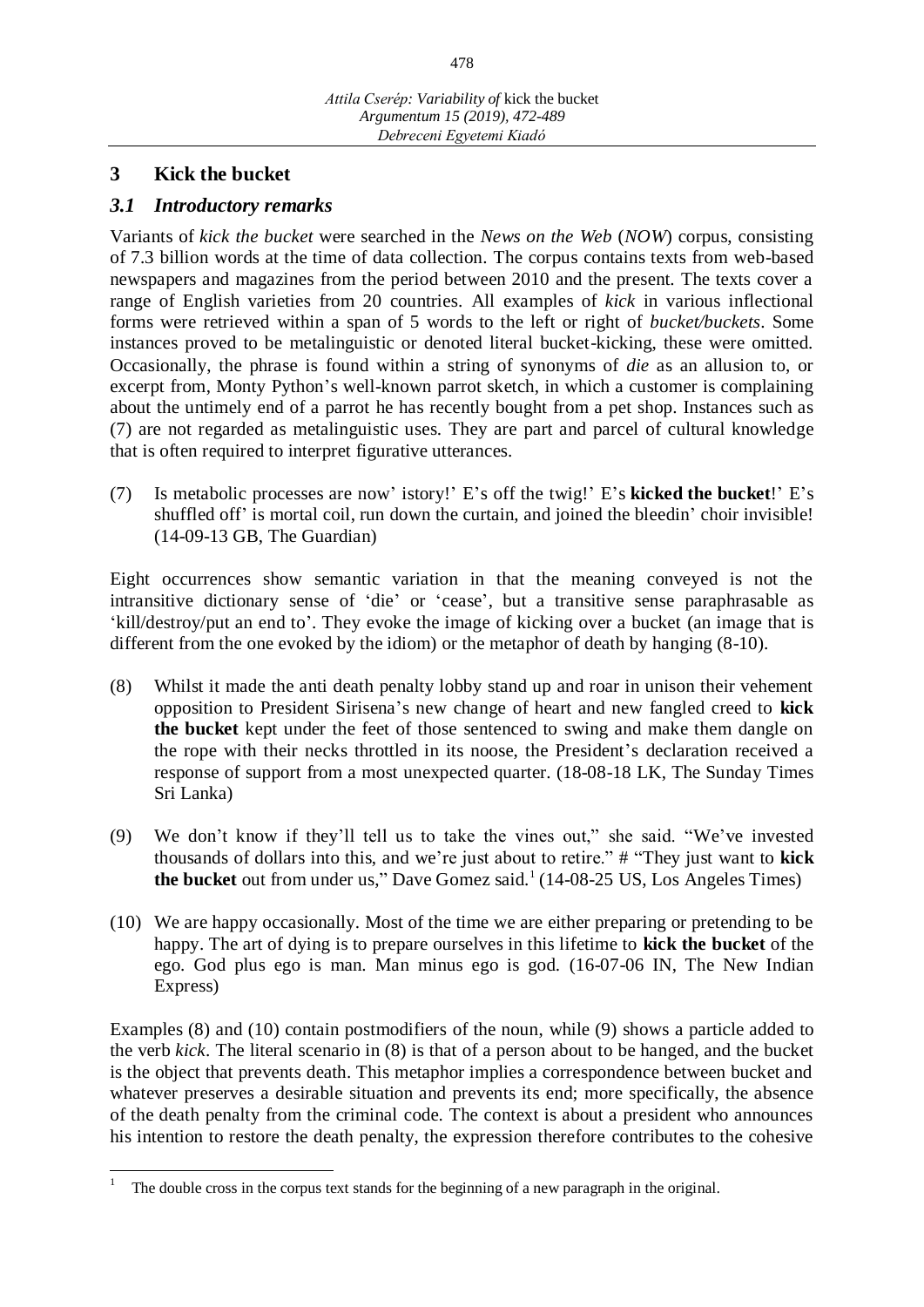ties in the discourse and introduces some degree of punning. The metaphor is extended in the postmodifying -*ing* clause and the next clause, further reinforcing cohesion. (9) also evokes the image of hanging, and the bucket is mapped onto circumstances that enable people like Dave Gomez to pursue vine growing and prosper. Kicking the bucket is mapped onto removing the favorable circumstances.

The expression in (10) denotes a bucket-kicking scenario in the literal reading, while the idiomatic interpretation is that of destroying the ego in us. The context suggests that this destruction is both abstract and physical. The PP *of the ego* functions as an appositive, specifying the interpretation of *bucket*, i.e. *kick the bucket of the ego* can be interpreted as 'kill/destroy the ego'. Such appositive uses of *of*-PPs are not uncommon, and they are typically found with decomposable idioms (Langlotz 2006: 263-264).

The contexts in (8)-(9) clarify that bucket-kicking is part of a hanging scenario, but the literal reading of (10) is less clear. Although the origin of *kick the bucket* is not known, the most likely explanation relates it to the slaughtering of pigs. *Bucket* referred to the beam from which pigs were suspended by their heels (Ammer 1997: 234). Another widespread explanation mentions suicide, where the person about to kill themselves stands on a bucket. (Ruhl 1975: 3) The latter is probably more widely used by speakers to find an underlying metaphor and could motivate (10). Note that conceptualizing putting an end to something in terms of kicking the bucket under a person hanging implies some degree of similarity between the two conceptualizations. In the literal reading, a participant performs an action (kicking) that affects the bucket and indirectly also affects (causes the death of) another participant. In the figurative reading of (8), the president's restoration of the death penalty affects the legal situation and also indirectly causes death. In (9), action on the part of the authorities directly affects vine growing and indirectly causes the financial ruin of vine growers. Since the meaning in (8-10) carries a causative idea, whereby an agent causes the end of a theme participant, these examples are excluded from the statistics in Table 1, which presents *kick the bucket* in the idiomatic sense 'die/cease to function'.

| Form                                                   | Frequency      | Frequency $(\% )$ |
|--------------------------------------------------------|----------------|-------------------|
| kick the ADJ bucket                                    | 16             | 2.28              |
| kick DET bucket                                        | 6              | 0.85              |
| kick the N bucket                                      | 4              | 0.57              |
| kick the bucket of NP                                  | 3              | 0.43              |
| kicking the bucket N                                   | $\overline{2}$ | 0.28              |
| kick DET buckets                                       | $\overline{2}$ | 0.28              |
| kick the bucket N                                      |                | 0.14              |
| kick the buckets                                       |                | 0.14              |
| the ADJ bucket he's kicking                            |                | 0.14              |
| <b>DET</b> bucket is kicked                            |                | 0.14              |
| with DET bucket kicked                                 |                | 0.14              |
| The only "it" they should have kicked was "the bucket" |                | 0.14              |
| Pronominalization                                      |                | 0.14              |
| Total variation                                        | 40             | 5.69              |
| Total instances                                        | 703            | 100               |

*Table 1. Variant occurrences of* kick the bucket *in the NOW Corpus*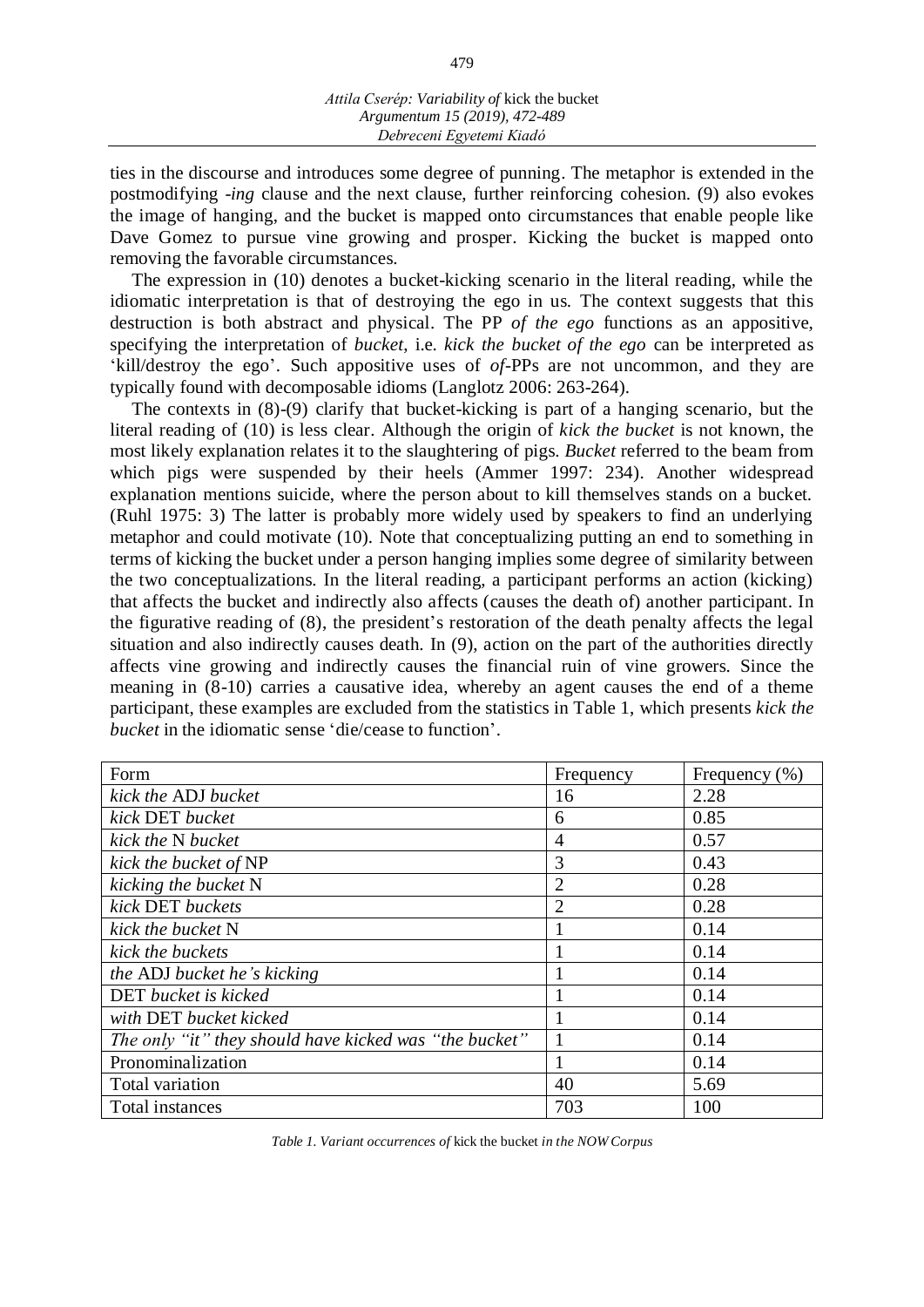# *3.2 Premodifiers*

The most common type of variation is the insertion of an adjective before the idiomatic noun. Attributive adjectives, however, can modify the whole expression, rather than semantically modifying the head noun (Ernst 1980, Stathi 2007, McClure 2011). They are licensed even when the noun has no figurative sense. Most adjectives in the corpus are not genuine modifiers of the noun *bucket*: domain delimiters (*In dying as author the writer kicks the financial bucket as well...*) are interpreted semantically as adverbials, whereas expressives (*…just waiting to kick the fucking bucket*) intensify the whole expression. Metalinguistic adjectives (*…a list of things you want to do before you kick the proverbial bucket*) signal the specialized interpretation of the given expression. The other premodified items are listed below:

- (11) If having a passionate affair is something you want to tick off your bucket list before you kick **the** same **bucket**, you should first read the cautionary tale of Dido and Aeneas in Book 4 of Virgil's Aeneid. (18-12-27 AU, The Australian Financial Review)
- (12) I still don't know why this guy isn't dead already. Because he's got a cool flaming sword? I think we're all waiting for the day when Beric **kicks the** final **bucket**, and this season is going to be it. (18-11-16 US, Gizmodo)
- (13) Why all of the arguments in favour of vegetarianism, arguments with which I had long agreed, suddenly coalesced and inspired me to **kick the** carnivorous **bucket** – but, there we are, they did. (10-06-29 GB, Independent)
- (14) Here's an outfit, set up in 1986, which assailed by animal-rights protests down the years and ensnared by health-and-safety strictures – should probably have **kicked the** glitter-packed **bucket** ages ago. (11-03-30 GB, Telegraph.co.uk)
- (15) Cryogenicists at The University Hospital at Newark, N.J., preserved Mr. Hake's body in low temperature, and will attempt to resuscitate him in July, just ahead of the movie's release. # "Yeah, I mean, there's no guarantee," said Dr. Sanjuanita Perkins, head of cryonics and cryopreservation research at The University Hospital at Newark. "In fact, he'll probably **kick the** ole **bucket**. This stuff is just theory and experiments right now." (11-12-20 US, Huffington Post (satire))
- (16) Because even the mighty crowd-surfing, knee-sliding, curfew-busting Bruce Springsteen (born 1949) is statistically likely to **kick the** sweaty, all-American **bucket** eventually. (18-05-16 AU, The Australian Financial Review)
- (17) If you need a refresher on who's **kicked the** Westerosi **bucket**,… (17-05-29 AU, Gizmodo Australia)
- (18) I used to say I'll be dead by 40, and then when I got to 49 and three-quarters, I thought, maybe not, maybe I'll be dead by 50," he says. "They're gonna have to shoot me to put me out." Even if the word "memoirs" alludes to something nearing its end, this batshitcrazy man is very much alive. **The** only **bucket** he's kicking is the one flying toward your head. (14-11-19 US, Consequence of Sound)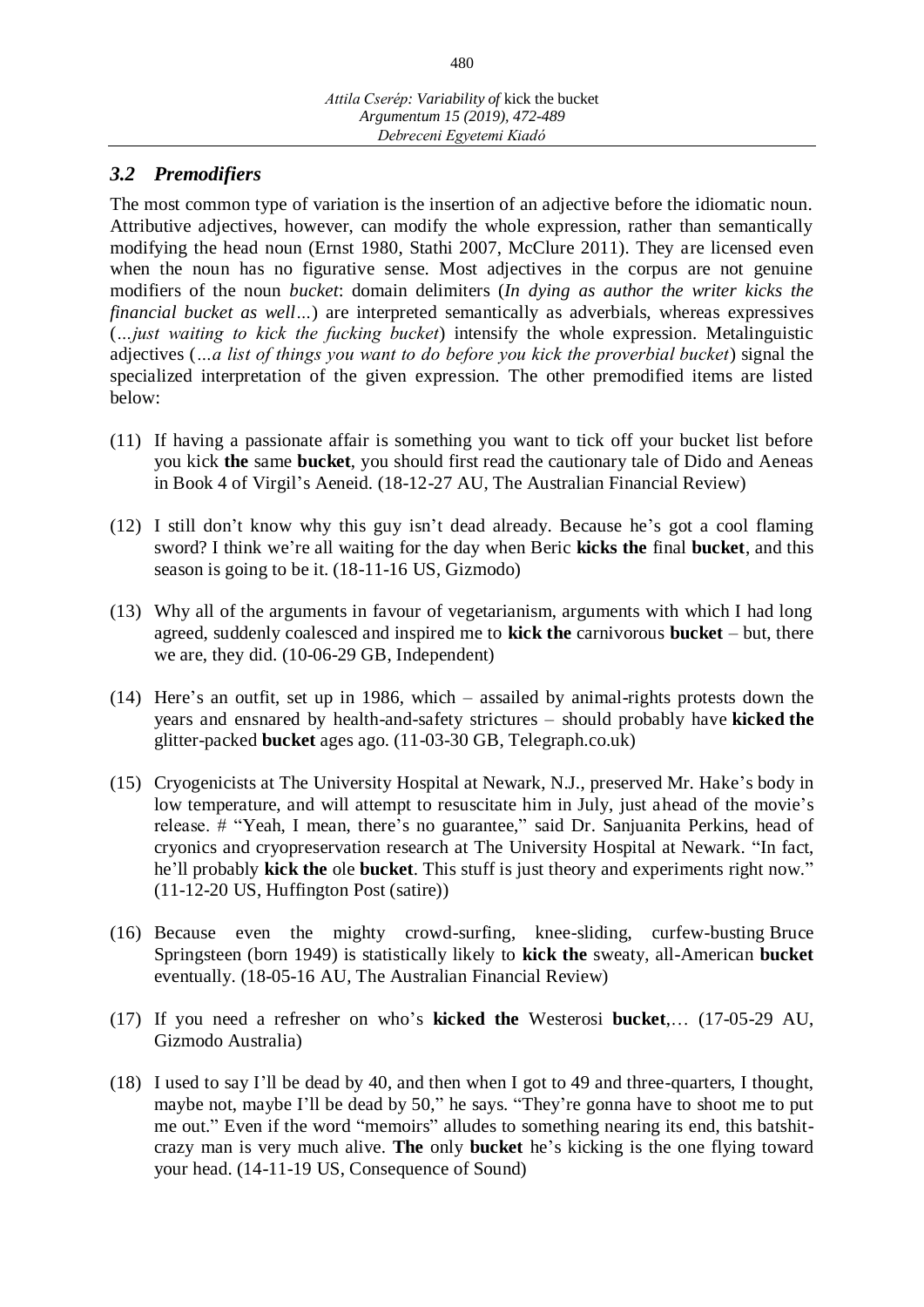*Same* in (11) metalinguistically refers back to the *bucket* of *bucket list*. The adjective in (11) is interpreted adverbially ('finally dies'). The character called Beric having been reanimated, this interpretation makes sense. *Westerosi* in (17) is a domain delimiter referring to location. *Carnivorous* in (13) is what McClure (2011: 4) calls "hypallage" or "epithet transfer": the modifier applies to another (pro)noun (*I/me*), not the one that it is syntactically attached to (*bucket*). Such transferred epithets can be found in (14) and (16). The context for (14) is the circus, and the adjective *glitter-packed* seems to describe a property of this form of entertainment. *Sweaty* and *all-American* in (16) apply to Bruce Springsteen. (18) is a pun, a creative manipulation of the idiom. Creative variants admit operations that are normally illicit. The focusing adjective *only* does modify *bucket*, but the expression is deliberately ambiguous. The context "primes" the meaning 'die', but the literal reading is also foregrounded. It may be an allusion to Ozzy Osbourne's regular act of throwing buckets of water onto the crowd.<sup>2</sup> In addition to the adjective, a relative clause is attached to the noun *bucket*, which is unusual with nondecomposable idioms, and the subsequent context shows pronominalization of *bucket*, though the antecedent of the pronoun is the literal *bucket*. Finally, the use of *ole* in (15) is not likely to be a transferred epithet of Mr Hake, as the broader context claims that he is 24 years old. Interestingly, Nunberg (1978: 129) gives *ol'* and *proverbial* as possible modifiers of *bucket*. According to the online *American Heritage Dictionary of the English Language*, *old* (or the alternative spelling *ol'*) can be used as an intensifier (*Come back any old time. Don't give me any ol' excuse*.) or can express affection or familiarity (*good ol' Sam*). It functions in (15) as an expressive, conveying the writer's emotional state.

Some instances with nominal premodification have also been found.

- (19) Nonetheless, fans are still expecting Iron Man to **kick the** iron **bucket** at some stage in the near future. (18-11-10 GB, The Independent)
- (20) Just about every second person I know, of late, seems to have been through a long, drawn-out cat death. The vets have ummed and ahhed over the moggy and kept it going and going at great harrowing expense and pain, when really it **should have kicked** the kitty litter **bucket** weeks ago. (18-07-01 NZ, Stuff.co.nz)
- (21) The 3000+ member group aimed to protect Salom?, whose ship would be (in part) piloted by sci-fi author Drew Wagar, writer of Elite: Dangerous tie-in novel Reclamation. Whether Salom? lived or died, Wagar's next book would reflect that, immortalising the player who did the deed, if she **kicked the** space **bucket**. (17-05-01 AU, Kotaku Australia)
- (22) Hallucinating, Balboa discerns a vision of his gnarly, weather-beaten trainer, although Mickey **kicked the** spit **bucket** two whole movies ago. (15-12-31 AU, Sydney Morning Herald)

These nominal premodifiers, as the adjectives above, serve to link the idiom to the discourse context. As Moon (1998: 284) claims, metaphorical expressions are lexically incongruent, but they may be made more coherent. *Space* in (21) is a domain delimiter, equivalent to "if she kicked the bucket in space". *Iron* in (19) is a transferred epithet that applies to Iron Man. The

 2 https://www.factinate.com/people/42-wild-facts-ozzy-osbourne/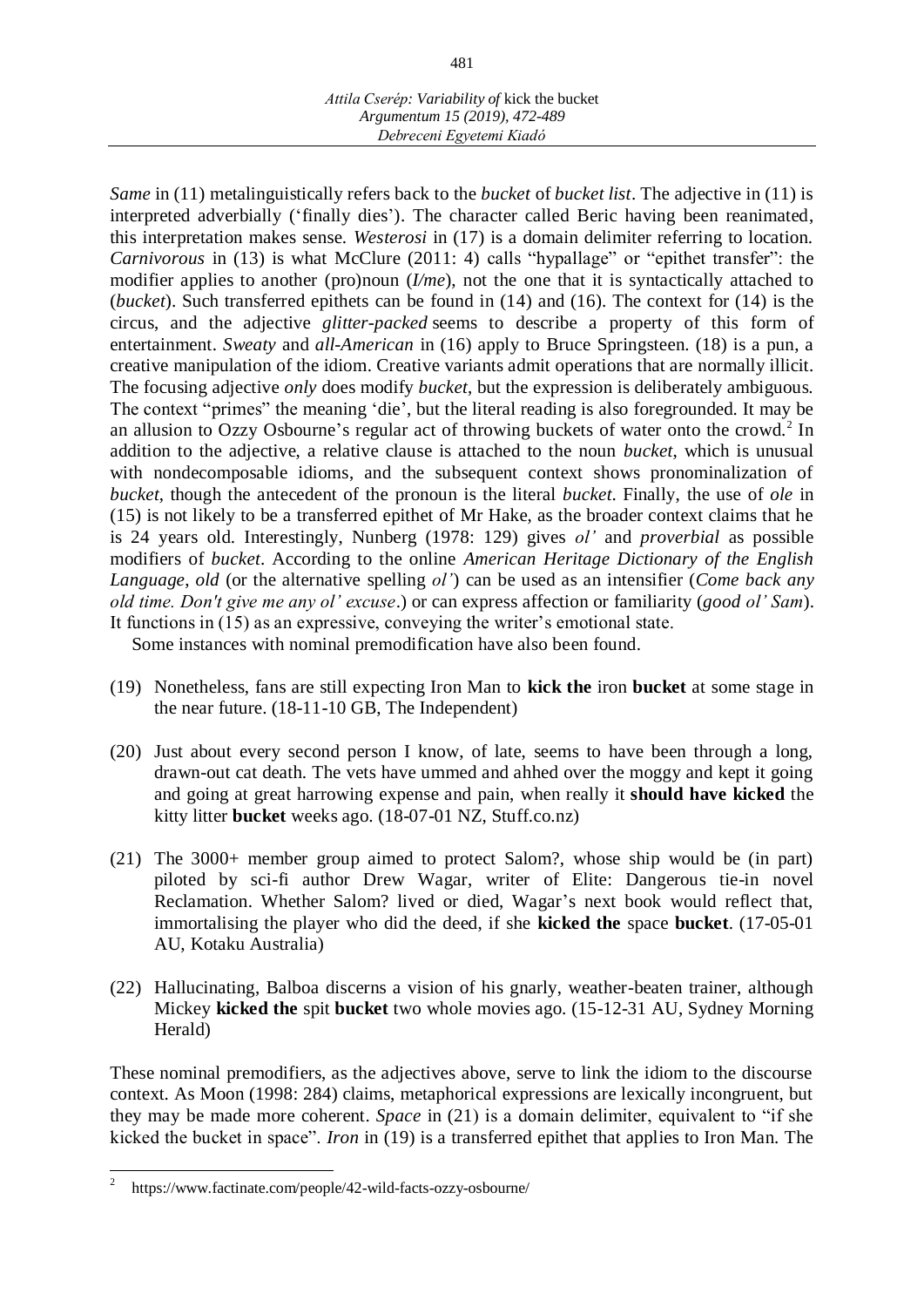modifier *kitty litter* ties the idiom to the topic of the discourse through referring to, if not a property of cats, an object closely associated with cats: a kitty litter bucket. It is a playful variant which requires the simultaneous literal reading of *kitty litter bucket* and the figurative interpretation of *kick the bucket*. Finally, (22) is a reference to one of the *Rocky* movies. *Spit* has the same function as *kitty litter* in (20): it is interpreted literally in reference to an object typically used in boxing, the spit bucket, while Mickey's death is expressed with the idiom. Both *kitty litter bucket* and *spit bucket* are metonymically related to the respective topics.

Except for (15), none of the examples discussed requires the assumption that *bucket* has an independent meaning at the figurative level. Some examples have a decidedly playful flavor, with the premodifier ensuring cohesion in the text.

## *3.3 Determiners*

The definite article in the idiom is occasionally replaced by other determiners.

- (23) Assisted suicide is a compassionate way out. You can have the last four weeks of your life in a morphine-induced-haze if you want, I wouldn't dare take that right away from you. # I, however, think I'll spare my loved ones the horror, **kick** my own **bucket** coherently, and let my family get on with celebrating my life and remembering the man I was. (17-01-18 CA, The Sarnia Journal)
- (24) North America specialists, American Holidays, has come up with a top ten list of things you really should see before it's time to **kick** your **bucket**. (17-03-04 IE, Dublin People)
- (25) …which contained his memorable contributions to their irresistible covers of "Guns Of Navarone" and "Longshot **Kick** De **Bucket**". (15-09-07 GB, The Independent)
- (26) It will be the last time to see them together before they pass on, before they cease to be. Before they **kick** their **buckets**, shuffle off their mortal coils, run down their curtains and join their bleeding choirs invisible (metaphorically that is, not literally). (14-04-24 GB, The Guardian)
- (27) …after he posted a message on Sunday that read: "#WhiteGenocide Would rape every 13yr old white girl after Mandela finally **kick** that **bucket**. Just for control". (13-07-11 ZA, Independent Online)
- (28) I understand your pain. You spent months praying and believing he is dead. All of a sudden he shows up. A beg take am easy o before you sef **kick bucket**. He is alive and getting well, sorry. (17-07-24 NG, THISDAY Newspapers)
- (29) With competition in full force and consumers moving the stick hard, broadcasters surely did not want to **kick** their **buckets** soon. (10-01-14 IN, Indiantelevision.com)
- (30) 300 Hundred **Kick Bucket** in Mass Protest. (15-12-08 US, Huffington Post)
- (31) Rivers died in September, aged 81. And with her **bucket kicked**, the world became that bit dimmer. (15-01-02 GB, Spiked)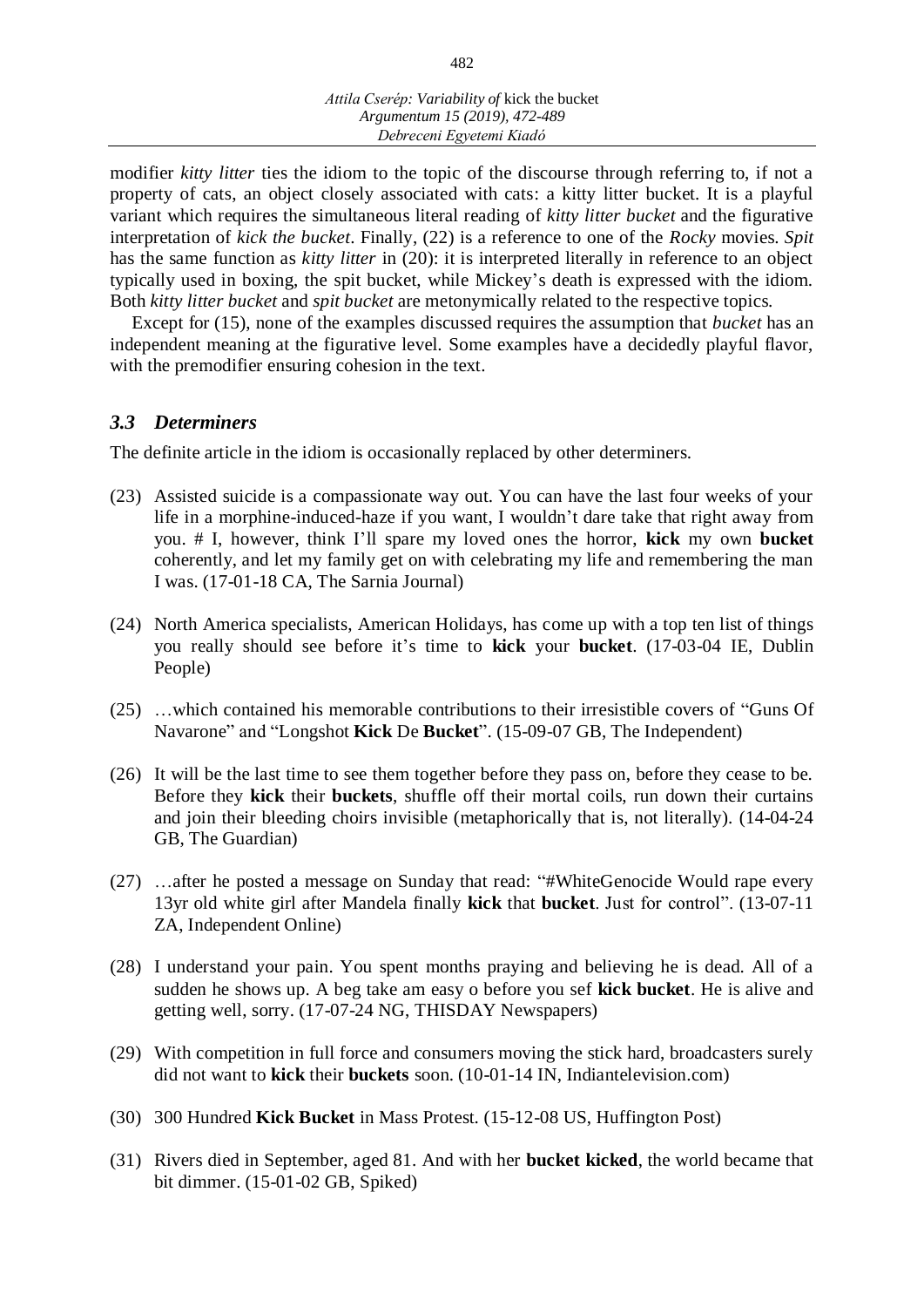(32) Constantine is a weary, dapper, neo-noir demon-hunting chainsmoker who carries the unfortunate burden of knowing that, when his **bucket's kicked**, he's going down, not up. (12-05-02 GB, Den Of Geek)

The canonical definite article is dropped in (28) and (30). The former is taken from a reader's comment made on an online article. The specific variety is Nigerian English, which may explain the oddness of the sentence. (30) is an invented example imitating the style of newspaper headlines. Article omission in headlines is very common with all types of idioms, even when the noun is semantically empty. The alternant in (25) is a song title by a Jamaican band, and *de* reflects the Jamaican English pronunciation of the article.

The other examples defy an elegant explanation. Six items contain a possessive pronoun (23, 24, 26, 29, 31, 32), and one example has *that* (27). In the Cognitive Grammatical framework briefly sketched in 2.3, articles are used with meaningful idiomatic nouns in essentially the same way as outside idioms (Langlotz 2006: 229–245). However, *bucket* does not have a figurative reading. Notice that the semantic structure of the intransitive use of the idiom is different from the transitive use, discussed in 3.1. Since the kicking-the-bucket literal scenario now corresponds to the event of dying, the agent and theme participants coalesce into an experiencer participant in the figurative reading. Isomorphism is lost. For many speakers, the idiom is opaque. Some degree of transparency may be achieved through remotivating the expression by conceptualizing a hanging scenario, a kind of suicide, since the kicker of the bucket is the same person as the one standing on it. To what extent this may be sufficient for some speakers to assign a figurative sense to *bucket*, something like 'life', and interpret *kick* as 'get rid of' needs testing. The variants do not have characteristics of wordplay, there seems to be nothing humorous about (24) or (29), so that article replacement cannot be attributed to the idiosyncratic behavior of creative puns.

One reason for the alternation in (26) might be the repeated occurrence of the  $V +$  possessive pronoun + plural noun structure in the context. The phrases *shuffle off their mortal coils*, *run down their curtains* and *join their bleeding choirs invisible* all conform to the same pattern, which may have created a desire in the writer to maintain parallelism. This is only possible if the idiom is creatively adapted by replacing the canonical determiner and putting *bucket* in the plural form.

# *3.4 Plural*

The plural *buckets* occurs three times. Two of the instances have been given above in (26) and (29). The third instance is (33). There is no motivation for the plural form.

(33) With life expectancy of 80 for males and 85 for females, this will translate to a deficient withdrawal of \$12,984 for each male and \$8,176 for each female when they depart for their happy hunting grounds. More if they **kick the buckets** earlier than 80 and 85 respectively. (16-08-05 SG, The Independent)

## *3.5 Attributive use*

The idiom is used as a premodifier of a noun in three examples.

(34) He even organised a gathering with his loved ones in July, which he proudly called his '**kicking the bucket** party'. (18-10-09 GB, Oxford Mail)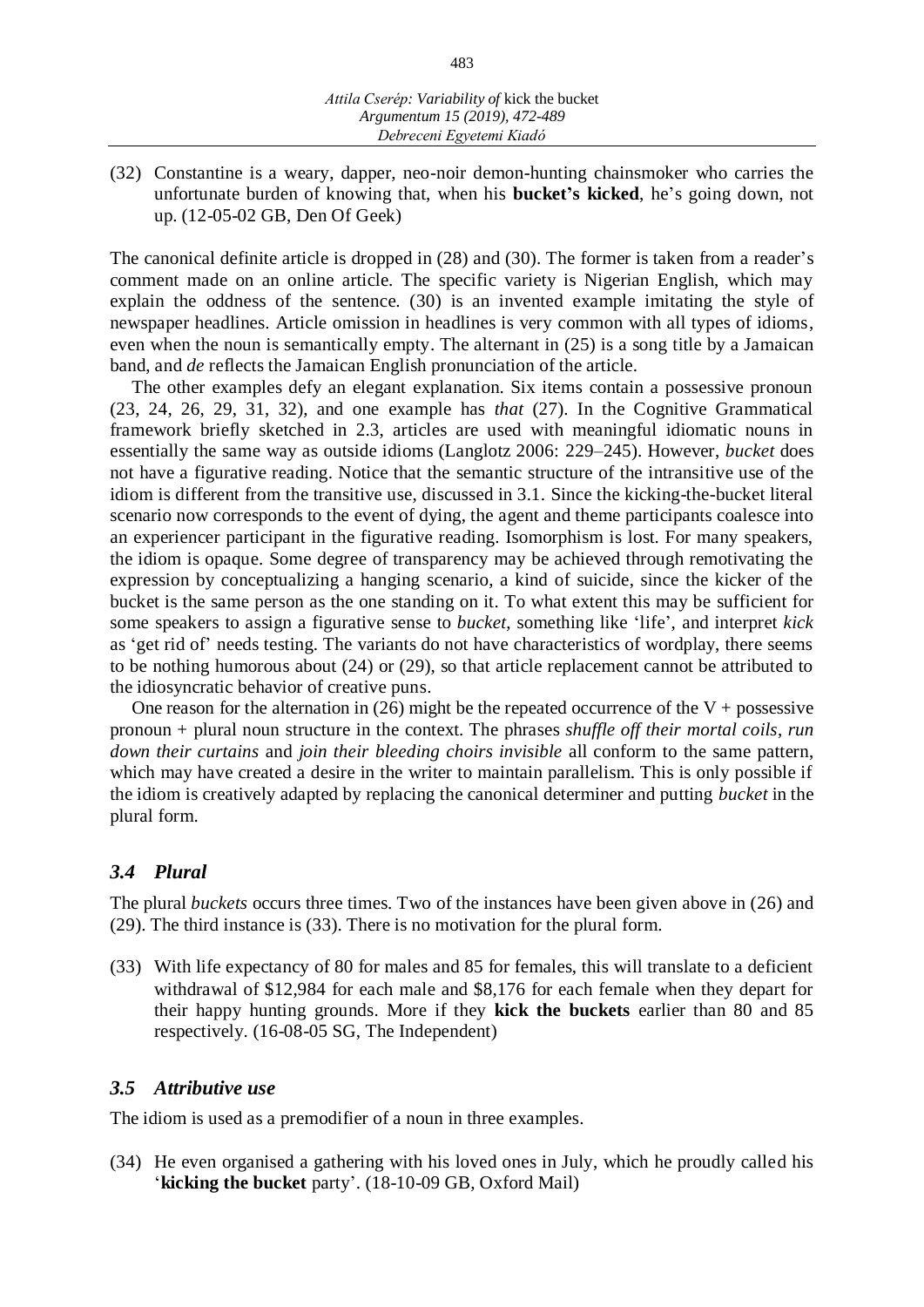- (35) In 2012, she established the first **Kicking the Bucket** Festival, in Oxford, with a host of events… (17-09-19 GB, Swindon Advertiser)
- (36) **Kick the bucket** list # January 12, 2017 5:00am # KAMLOOPS -- Bucket lists have a grim quality about them. (17-01-11 CA, CFJC Today Kamloops)

This use does not require the meaningfulness of *bucket*. The party in (34) and the festival in (35) centre around death.

#### *3.6 Postmodification*

The only example that contains a relative clause is the creative alternant in (18). Three instances have *of*-PPs, which typically function as complements or postmodifiers. In (37)- (39), however, they do not form a syntactic unit with the noun.

- (37) As indicated by reports, two kids who were going with their mom to a marriage **kicked the bucket** of thirst and the mother discovered oblivious a kilometer far from the kid's dead bodies. (16-05-03 IN, FitnHit.com)
- (38) Specialists a year ago said they effectively performed a comparative system on a man in Barcelona with lymphoma, however he **kicked the bucket** of the growth not long after and they were not able to confirm whether the vanishing of the infection was long haul. (15-10-26 SG, The Indian Talks)
- (39) West Bengal kept on reeling under serious heatwave as a taxicab driver **kicked the bucket** of a suspected heatstroke on Saturday taking the toll to four since Friday. (15- 05-23 SG, The Indian Talks)

The *of*-PP expresses the cause of death, just as with the verb *die*. These examples can be taken as evidence in favor of the unanalyzable, holistic nature of the idiom. *Kicked the bucket* is replaceable by *died* in each context and takes an *of*-complement. The idiom is used in its canonical form.

## *3.7 Passive*

The passive is assumed to be acceptable only with decomposable idioms (Langlotz 2006: 252-253, Nunberg 1978: 129). The passive in (32), repeated here as (40), is therefore unexpected.

(40) Constantine is a weary, dapper, neo-noir demon-hunting chainsmoker who carries the unfortunate burden of knowing that, when **his bucket's kicked**, he's going down, not up. (12-05-02 GB, Den Of Geek)

Passivization and topicalization are two operations explored by Bargmann and Sailer (2018). Topicalized forms have not been attested in the corpus. Bargmann and Sailer (2018: 11, 20– 21) argue that passive subjects must refer to old information in the discourse, something that has been mentioned earlier in the text. In Cognitive Grammar, the passive presupposes semantic content of the idiom's noun, since it only makes sense to foreground the theme if it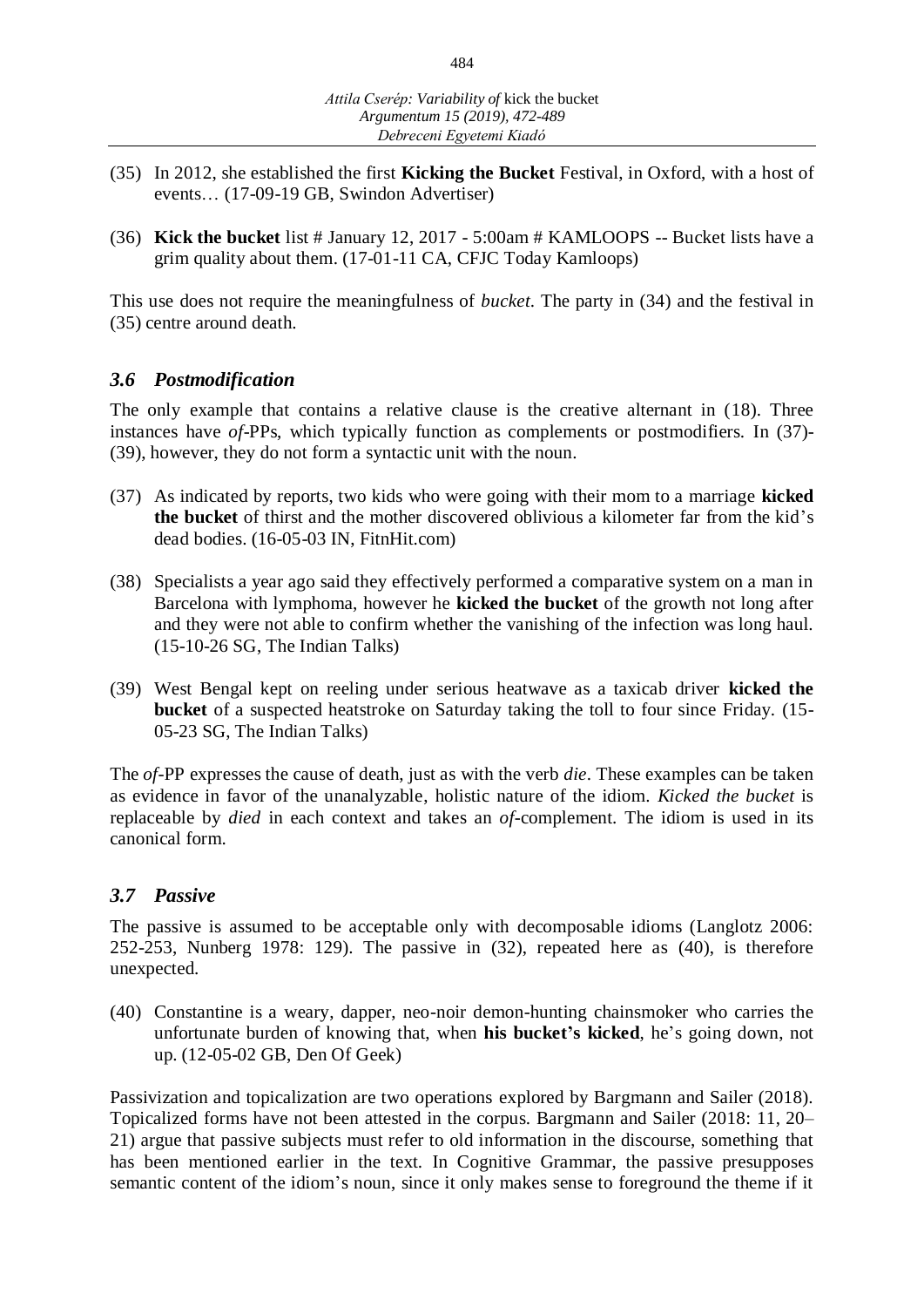is referential (Langlotz 2006: 250–253). Foregrounding the theme and backgrounding the agent are also involved in (31), repeated here as (41).

(41) Sadly, Rivers died in September, aged 81. And with **her bucket kicked**, the world became that bit dimmer. (15-01-02 GB, Spiked)

The past participle *kicked* evokes the same change in focus as (39). However, since *bucket* cannot be assigned a figurative sense, the noncanonical form is odd. Passivization is less constrained in German, where semantically empty nouns seem to be able to take part in the process (Bargmann & Sailer 2018: 17–20).

# *3.8 The only "it" they should have kicked was "the bucket"*

The variant in (41) is taken from an article with the title *The 123 Worst Musicians of All Time*.

(41) A TRIBE CALLED QUEST # Every Tribe song sounds like the hardest quest involved was how to get from one end of a hopscotch game to the other. The only "it" they **should have kicked** was "**the bucket**." (14-11-19 US, Consequence of Sound)

The particular form of the idiom makes an allusion to one of the band's songs *Can I kick it?* It is an ambiguous example that requires simultaneous literal and figurative interpretation, just as (18), (20) or (22). The literal scenario specifies the object that *it* can refer to, a bucket, and the figurative reading expresses the author's evaluation of the band: they should have abandoned their career as singers.

# *3.9 Pronominalization*

Since the search syntax included both components of the idiom within a short distance of each other, pronominal forms could not be systematically captured. A single instance was found in the broader context of the expression in (42).

(42) I suspect her son has been waiting for a long time now he has grown impatient as he realise that he is not getting any young and the old lady is not prepared to **kick** the **bucket**, he decided to help her so he can chuw something before he too **kick it**, 65 yrs and still living with mommy… (12-11-06 ZA, Sowetan)

This is especially interesting, as the replacement of an idiomatic noun by a pronoun is considered to be a sign of the meaningfulness of the noun. Nunberg et al. (1994: 501–502) argue that pronoun substitution is possible, if the noun has an interpretation of its own. They disagree with Bresnan (1982) on the analysis of *keep tabs on* (see Section 2.1), claiming that *tabs* is not semantically empty and providing examples where *tabs* is replaced by *they/them*.

## *3.10 Summary*

It is important to emphasize the quantitative aspect at this point. A total of 703 occurrences of *kick the bucket* have been extracted from the corpus, of which 40 instances, a mere 5.69 per cent, exhibit the noncanonical form. The idiom therefore has a high degree of fixedness. Many of the variants can be accounted for without the need to presuppose the meaningfulness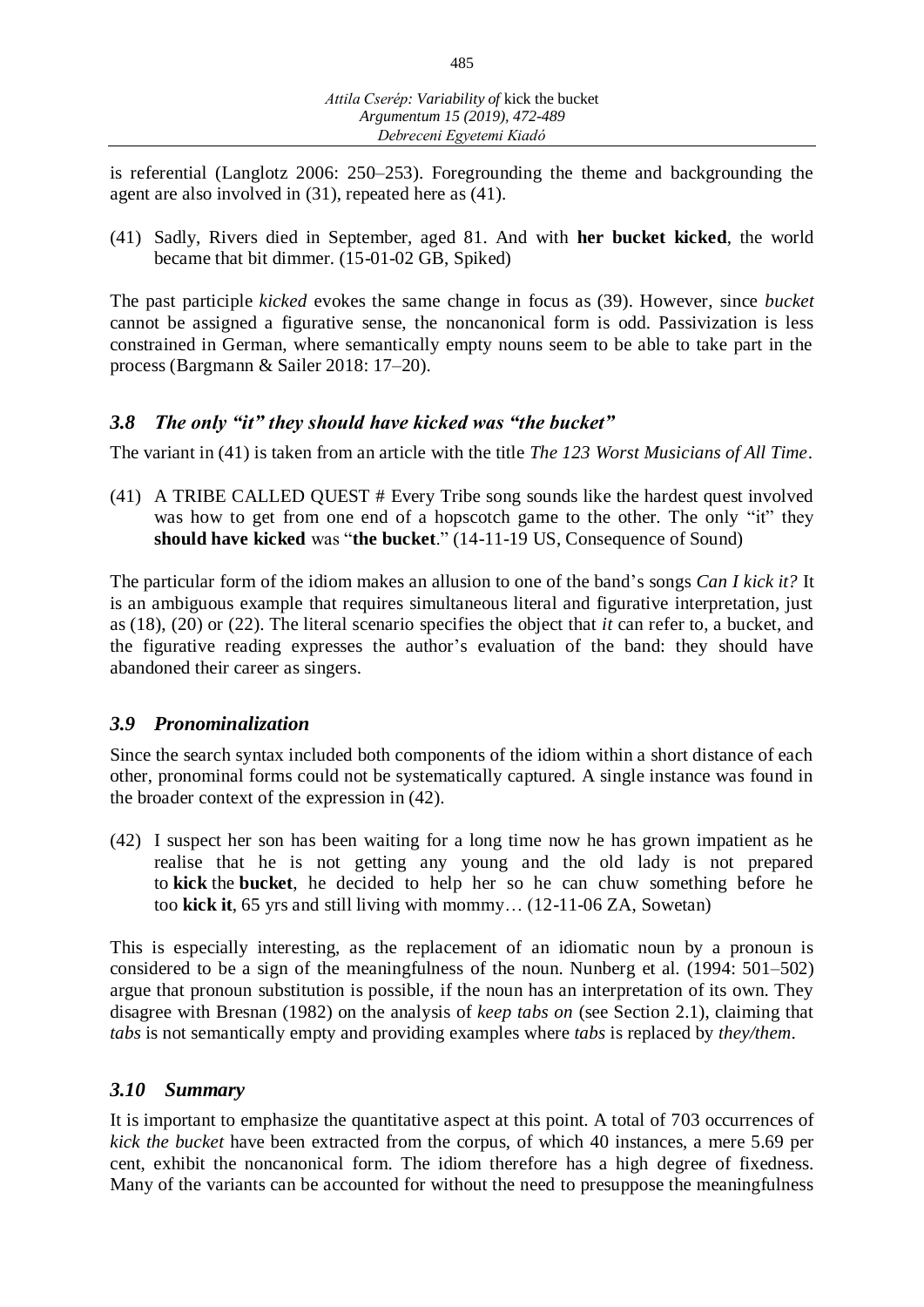of *bucket* in the idiomatic reading. Most premodifiers and attributive uses are perfectly acceptable. Some alternation is the result of specific register requirements, such as the dropping of the article in (30), others occur in ambiguous uses, creative manipulations that are best considered humorous wordplay. Variants that are unexpected in the cognitive framework and run counter to the assumptions of the model are (23), (24), (26), (27), (28), (29), (31/41), (32/40), (33) and (42); altogether 10 instances, which is 1.4% of all occurrences.

Section 2.4 presented some predictions concerning the flexibility of *kick the bucket*. Corpus data confirm the infrequency of topicalization and passivization. The simple present does occur with singular subjects, especially in subordinate clauses of time or condition (43), as well as after *hope* (44), where the simple present replaces the future, or in plot summaries, narratives (45) and news headlines (46), where it stands for the past.

- (43) We will part only when one of us **kicks** the **bucket**. (19-01-20 PH, GineersNo)
- (44) God help the people of his country and we hope he **kicks** the **bucket** soon and maybe only then change may come. (17-02-20 NG, Bella Naija)
- (45) She falls in love with Ted, but later **kicks** the **bucket**. (19-01-08 KE, Tuko.co.ke)
- (46) Bawumia's press secretary **kicks** the **bucket** # Mr Kwabena Boadu, in his mid 30s was found dead in the bathroom at Jam Guest House at about 0630 hours. (16-11-25 ZA, IGN Africa)

However, some corpus examples do not have a habitual interpretation:

- (47) Every Canadian paddler should have the Hayes River on his bucket list, arguably the most significant fur-trade water route in Canadian history. But paddling the Hayes River to York Factory doesn't need to be the place where you **kick** the **bucket**. (17-08-31 CA, CBC.ca)
- (48) How does a giant corporation like Pontiac, or even a small industry newbie like Fisker, just up and **kick** the **bucket**? (16-08-25 ZA, Independent Online)
- (49) Here, customised sofas, office chairs and shopping-trolleys are deployed as pretendvehicles while hand-held picture-frames conjure a TV-addicted world in which fame is all that counts and snack-guzzling viewers get to decide who **kicks** the **bucket** on Death Row. (11-02-08 GB, Telegraph.co.uk)

The progressive is rare. It is found in  $(50)-(52)$ . The plural subject in  $(50)$  implies repetitiveness, whereas in (51) and (52) the progressive refers to some imminent future event, rather than a durative process in the present.

(50) …for example, advising you how rapidly your group's healers are **kicking** the **bucket** in battles and foreseeing when adversaries' definitive capacities might be prepared. (18- 09-21 PK, RS-Tec)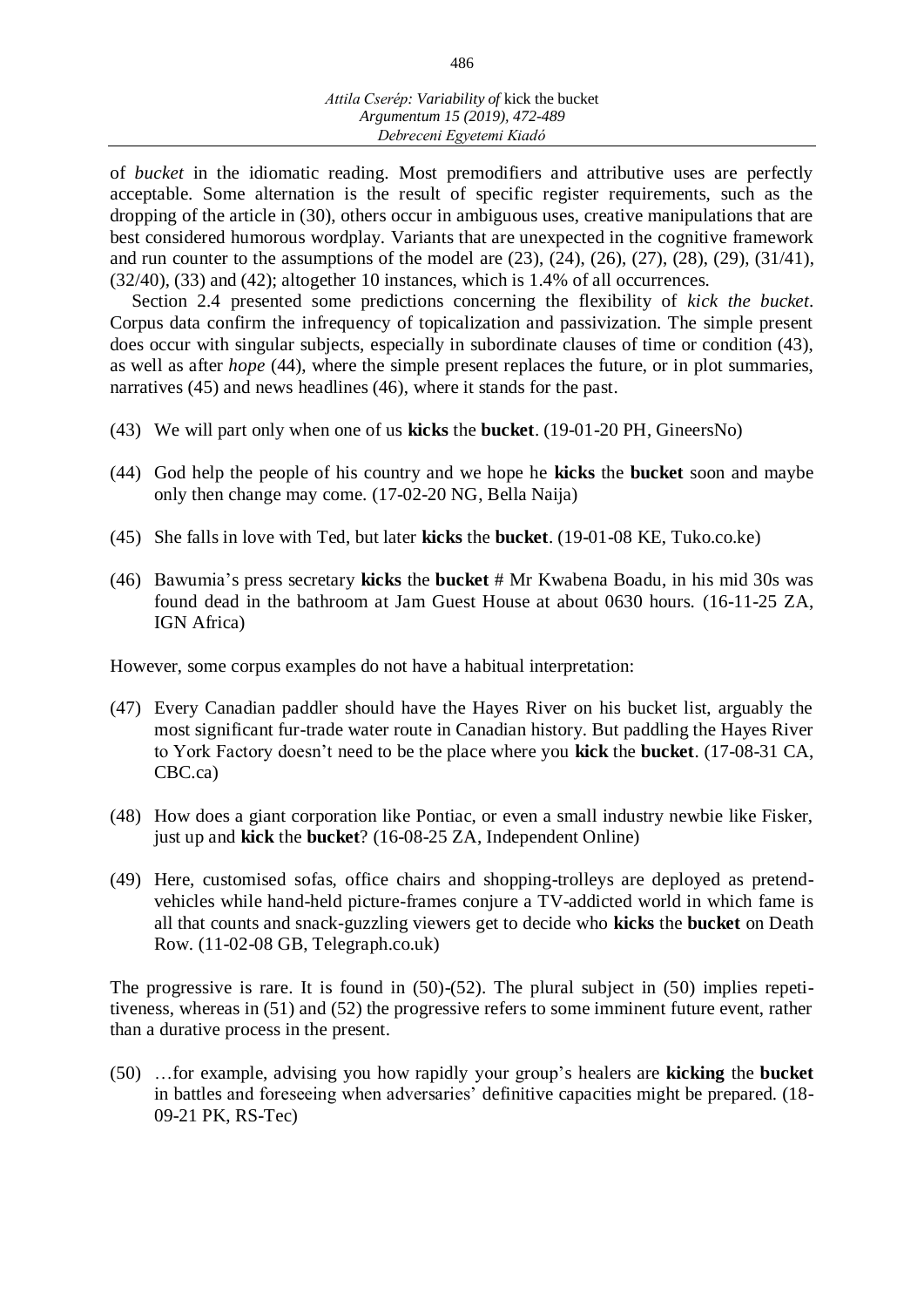- (51) Obasanjo's bombshell and the shaky Buhari presidency # It is hard to believe that President Muhammadu Buhari's presidency may just be **kicking** the **bucket** sooner than expected. (18-01-24 NG, Ripples Nigeria)
- (52) According to BGR, sources reveal something brewing from within the Cupertino company's end. A potential discontinuation of the iPad Mini is plausible with the tablet failing to live up to the hype. However, only the iPad Mini namesake could be **kicking** the **bucket**. (17-05-20 AU, International Business Times AU)

#### **4 Conclusion**

Corpus data show that *kick the bucket* is predominantly used in its canonical form. The nonoccurrence of topicalization and the extremely low frequency of the passive and pronominalization reduce the strength of Bargmann and Sailer's (2018) argument. It has to be admitted that variation is not impossible, but the quantitative perspective suggests that *bucket* can be treated as a semantically "empty" noun.

Nunberg's (1978) and Nunberg et al.'s (1994) hypothesis of attributing meaning to idiom components is based on metaphorical correspondences. Research into conceptual metaphors has revealed a large number of metaphorical mappings that link literal and figurative scenarios, called "source domain" and "target domain", respectively. The literal reading is usually related to a concrete, physical domain that can often be perceived with the senses, while the figurative sense is more abstract, less easily perceptible (Kövecses 2010: 17–29). Emotions such as happiness or sadness, for example, are usually conceptualized in terms of substances or objects (Csillag 2016, Csillag 2017). This metaphor-driven meaning assignment typical of cognitive approaches to idioms is replaced by a formalized view using operators and variables by Bargmann and Sailer (2018). This paper has shown how the researcher's theoretical persuasion can determine meaning assignment to idiom chunks. Attaching the sense **dieid** to both *kick* and *bucket* is possible in the HPSG framework, but this step seems to be unsubstantiated in cognitive theories, as far as the English language is concerned.

An additional factor that could have contributed to Bargmann and Sailer's (2018) model is the interdependence of decomposition (meaning assignment) and compositionality. Researchers often use the two terms synonymously, since the availability of idiom components with independent senses entails a combination of the same words during production. Meaning assignment, however, is based on the ability of speakers to recognize the contribution of components to the whole (a process associated with comprehension), while compositionality pertains to the regularity of compositional relationships, i.e. "the degree to which the value of the whole is predictable from the values of its parts" Langacker (1987: 448).

The various linguistic models can differ not only in the specific mechanisms assumed to work but also in how the researcher approaches the data. As Sailer and Markantonatou (2018: xxii) remind us, formalized frameworks, such as HPSG, are concerned with what is possible, rather than with what is normal and usual. Although Bargmann and Sailer (2018) rely on attested corpus examples, the ratio between canonical and noncanonical forms is not explored in detail. It might sound a little unfair that criticism comes from a researcher with priorities and assumptions about language that are different from those of Bargmann and Sailer (2018). Cognitive Grammar views meaning as conceptualization and is usage based in attaching importance to the frequency of (naturally occurring) examples. Nevertheless, assigning semantic content redundantly, as Bargmann and Sailer (2018) do, by attaching the sense 'die'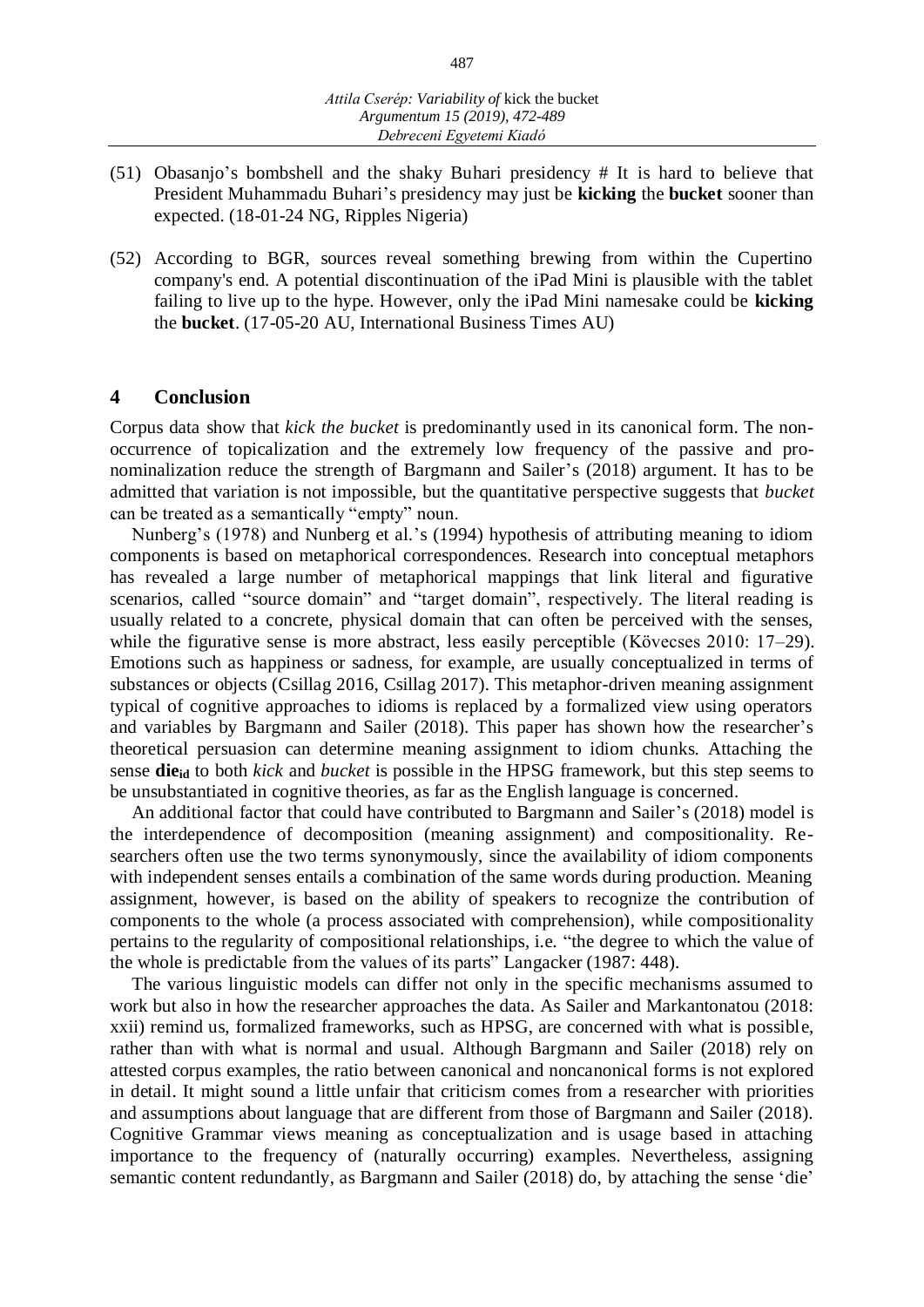to *bucket* runs counter to the spirit of Nunberg's (1978) original proposal of meaning assignment.

#### **5 References**

- Ammer, C. (1997): *The American Heritage Dictionary of Idioms*. Boston & New York: Houghton Mifflin Company.
- Bargmann, S. & Sailer, M. (2018): The syntactic flexibility of semantically nondecomposable idioms. In: Sailer, M. & Markantonatou, S. (eds.): *Multiword Expressions: Insights From a Multi-lingual Perspective.* Berlin: Language Science Press; 1-29. DOI: 10.5281/zenodo.1182587. Accessed Dec 8, 2018.
- Bresnan, J. (1982): The passive in lexical theory. In: Bresnan, Joan. (ed.): *The Mental Representation of Grammatical Relations*. Cambridge, MA: MIT Press; 3–86.
- Buerki, A. (2016): Formulaic sequences: a drop in the ocean of constructions or something more significant? *European Journal of English Studies* 20, 15–34. DOI: 10.1080/13825577.2015.1136158. Accessed Dec 25, 2018.
- Cieślicka, A.B. (2013): Do nonnative language speakers *chew the fat* and *spill the beans* with different brain hemispheres? Investigating idiom decomposability with the divided visual field paradigm. *Journal of Psycholinguistic Research* 42, 475–503. DOI: 10.1007/s10936- 012-9232-4. Accessed Dec 8, 2015.
- Climans, K. (2018): *42 Wild Facts About Ozzy Osbourne*. https://www.factinate.com/people/ 42-wild-facts-ozzy-osbourne/. Accessed Jan 7, 2019.
- Croft, W. & Cruse, D. A. (2004): *Cognitive Linguistics*. Cambridge: Cambridge University Press.
- Cserép, A. (2012): Idiom analyzability: an intuition-based study. In: Pamies, A., Pazos Bretaña, J.M. & Luque Nadal, L. (eds.): *Phraseology and Discourse: Cross Linguistic and Corpus-based Approaches*. Baltmannsweiler: Schneider Verlag Hohengehren, 143*–*163.
- Cserép, A. (2017): Idiom variation and decomposability. Part I: Verbal variation. *Yearbook of Phraseology* 8, 95*–*122.
- Csillag, A. (2016): Metaphors of happiness in quotations. In: Maior, E., Ardelean T., Izsák, H. & Pillar, G. (eds.): *Proceedings of the Fifth Edition of ELLE International Conference Oradea, 4-5 September 2015*. Cluj-Napoca: Casa Cărţii de Şttiinţă, 95–116.
- Csillag, A. (2017): Metaphors of sadness in quotations. *Romanian Journal of English Studies* 14, 56–63.
- Culicover, P.W., Jackendoff, R. & Audring, J. (2017): Multiword constructions in the grammar. *Topics in Cognitive Science* 9/, 1–17. (Special Issue: More Than Words: The Role of Multiword Sequences in Language Learning and Use. Edited by Morten H. Christiansen & Inbal Arnon) DOI: 10.1111/tops.12255. Accessed Jan 2, 2019.
- Davies, M. (2018): *Corpus of News on the Web (NOW): 6.9 billion+ words from 20 countries, updated every month*. https://corpus.byu.edu/now/. Accessed Dec 2018, 1 March 2019.
- Ernst, T. (1980): Grist for the linguistic mill: idioms and "extra" adjectives. *Journal of Linguistic Research* 1, 51–68.
- Glucksberg, Sam (2001): *Understanding Figurative Language: From Metaphors to Idioms*. Oxford: Oxford University Press.